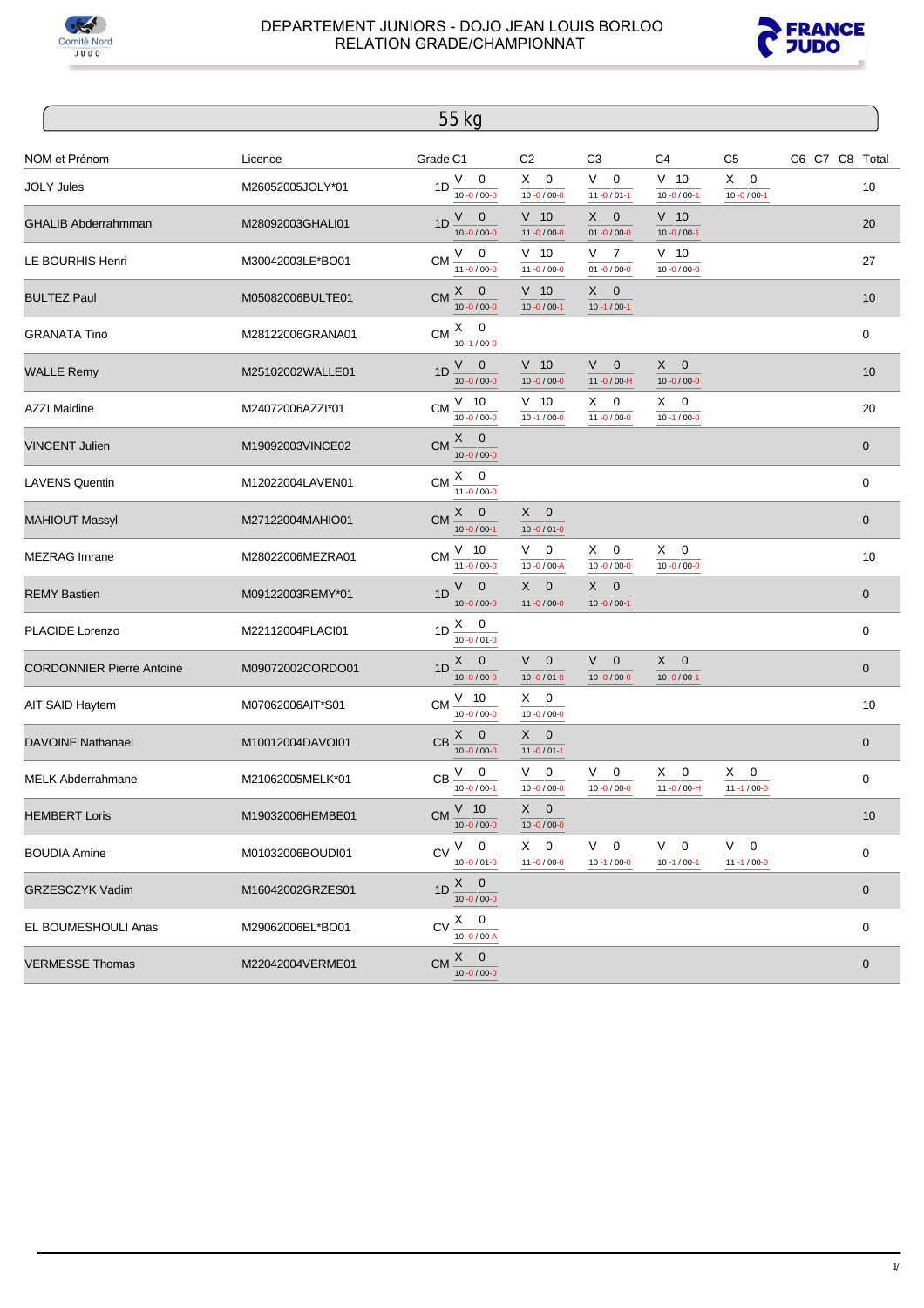



|                            |                  | 60 kg                                          |                                           |                                        |                                         |                                  |                                  |                |
|----------------------------|------------------|------------------------------------------------|-------------------------------------------|----------------------------------------|-----------------------------------------|----------------------------------|----------------------------------|----------------|
| NOM et Prénom              | Licence          | Grade C1                                       | C <sub>2</sub>                            | C <sub>3</sub>                         | C <sub>4</sub>                          | C <sub>5</sub>                   | C <sub>6</sub>                   | C7 C8 Total    |
| PAILLEUX Romain            | M17112004PAILL01 | $1D \frac{X}{10.2/00-0}$                       |                                           |                                        |                                         |                                  |                                  | $\pmb{0}$      |
| <b>ROMERO Lucas</b>        | M31052003ROMER01 | V <sub>7</sub><br>1D<br>$01 - 1 / 00 - 0$      | $X -$<br>$\mathbf 0$<br>$10 - 0 / 00 - 0$ | $X -$<br>$\mathbf 0$<br>10-0/00-M      |                                         |                                  |                                  | $\overline{7}$ |
| LEFEBVRE Laurent           | M26112002LEFEB01 | $1D \frac{X}{10.010000}$                       |                                           |                                        |                                         |                                  |                                  | $\mathbf 0$    |
| <b>CASTRE Gael</b>         | M20062005CASTR01 | $X \qquad 0$<br><b>CM</b><br>$11 - 1 / 00 - 1$ |                                           |                                        |                                         |                                  |                                  | $\mathbf 0$    |
| KISIEL Luka                | M31012005KISIE01 | CM $\frac{X}{10.0}$ / 00-1                     | $X \quad 0$<br>$10 - 0 / 00 - 0$          |                                        |                                         |                                  |                                  | $\pmb{0}$      |
| <b>GUSTIN Gautier</b>      | M16112003GUSTI01 | $V \quad 0$<br>2D<br>$10 - 0 / 00 - 2$         | $\mathbf 0$<br>X,<br>$10 - 0 / 00 - 0$    | $V \quad 0$<br>$10 - 0 / 00 - 0$       | $\mathbf 0$<br>V —<br>$10 - 0 / 00 - 0$ | $V \quad 0$<br>$10 - 0 / 00 - 1$ |                                  | $\pmb{0}$      |
| <b>MEFTALI Yanis</b>       | M10022005MEFTA01 | $CM \frac{V}{10}$<br>$10 - 0 / 00 - 0$         | $V$ 10<br>$10 - 0 / 00 - 0$               | $V$ 10<br>$10 - 0 / 00 - 0$            | $\mathbf 0$<br>X,<br>$10 - 0 / 01 - 1$  | $V$ 10<br>$10 - 0 / 00 - 0$      |                                  | 40             |
| AMER-OUALI Adam            | M07122003AMER-01 | $V$ 10<br><b>CM</b><br>$11 - 0 / 00 - 0$       | $V$ 10<br>$10 - 0 / 00 - 0$               | $X \quad 0$<br>$01 - 2 / 00 - 1$       | X<br>$\mathbf 0$<br>$10 - 0 / 00 - 1$   |                                  |                                  | 20             |
| MARCOU Rayan               | M11032004MARCO01 | $CM \frac{X}{10 - 0/00 - 0}$                   |                                           |                                        |                                         |                                  |                                  | $\mathbf 0$    |
| <b>DUCOULOMBIER Amaury</b> | M02022005DUCOU01 | $V$ 10<br>CM<br>$10 - 0 / 00 - 1$              | $V$ 10<br>$10 - 0 / 00 - 0$               | $V$ 10<br>$10 - 0 / 01 - 1$            | X<br>$\mathbf 0$<br>$10 - 0 / 00 - 0$   |                                  |                                  | 30             |
| <b>SERRE Killian</b>       | M24102002SERRE01 | CM $\frac{X}{10 - 0/00 - 0}$                   |                                           |                                        |                                         |                                  |                                  | $\mathbf 0$    |
| <b>LEDEE Nathan</b>        | M13102002LEDEE01 | $V$ 10<br>1D<br>$10 - 0 / 00 - 0$              | $V$ 10<br>$10 - 0 / 00 - 0$               | V.<br>$\mathbf 0$<br>$01 - 2 / 00 - 1$ | V<br>$\mathbf 0$<br>$10 - 0 / 00 - 0$   |                                  |                                  | 20             |
| PHILIPPART Lukas           | M14022005PHILI01 | $\frac{X}{10}$ -0 / 00-0<br>CM                 | $X \quad 0$<br>$10 - 0 / 00 - 1$          |                                        |                                         |                                  |                                  | $\pmb{0}$      |
| <b>DAVID Louis</b>         | M12102003DAVID01 | $V$ 0<br>1D<br>$10 - 0 / 00 - 0$               | $V$ 10<br>$10 - 0 / 00 - 0$               | $X \quad 0$<br>$10 - 0 / 00 - 0$       | V<br>$\mathbf 0$<br>$10 - 0 / 00 - 0$   | $X \quad 0$<br>$10 - 0 / 00 - 0$ |                                  | 10             |
| <b>WAGER Romain</b>        | M14092004WAGER01 | CM $\frac{X}{11}$ -0/00-0                      | $X \quad 0$<br>$10 - 0 / 00 - 0$          |                                        |                                         |                                  |                                  | $\pmb{0}$      |
| <b>BEUREL Raphael</b>      | M07102004BEURE01 | $\frac{X}{01}$ -1/00-0<br>1D                   |                                           |                                        |                                         |                                  |                                  | $\pmb{0}$      |
| YASSI Hicham               | M03062005YASSI01 | $V$ 10<br><b>CM</b><br>$10 - 0 / 01 - 0$       | $X \quad 0$<br>$10 - 0 / 00 - 0$          |                                        |                                         |                                  |                                  | 10             |
| <b>DESCAMPS Antoine</b>    | M20042004DESCA01 | $V \quad 0$<br>$1D \frac{1}{10.00000}$         | $V$ 10<br>$10 - 2 / 00 - 0$               | $X \quad 0$<br>$10 - 0 / 00 - 0$       | $V$ 0<br>$10 - 0 / 00 - M$              | $V$ 10<br>$10 - 0 / 00 - 0$      | $X \quad 0$<br>$10 - 0 / 00 - 0$ | 20             |
| D ALESSANDRO Fausto        | M17122006D*ALE01 | $X \quad 0$<br><b>CM</b><br>$10 - 0 / 01 - 0$  |                                           |                                        |                                         |                                  |                                  | $\pmb{0}$      |
| D OLIVEIRA REZENDE Enzo    | M21022004D*OLI01 | $V$ 0<br>1D<br>$11 - 1 / 00 - 1$               | $X \quad 0$<br>$10 - 0 / 00 - 2$          |                                        |                                         |                                  |                                  | $\mathbf 0$    |
| <b>SEBDA Riad</b>          | M06012003SEBDA01 | $X \quad 0$<br>1D<br>$10 - 0 / 00 - 0$         | $V \quad 0$<br>$10 - 0 / 00 - 1$          | $X \quad 0$<br>$10 - 0 / 00 - 0$       |                                         |                                  |                                  | $\mathbf 0$    |
| <b>DUFOUR Mathéo</b>       | M26122005DUFOU01 | $V \quad 0$<br>1D<br>$10 - 0 / 00 - 0$         | $X \quad 0$<br>$10 - 0 / 00 - 0$          | $V \quad 0$<br>$10 - 0 / 00 - 0$       | $X \quad 0$<br>$10 - 0 / 00 - 0$        |                                  |                                  | $\mathbf 0$    |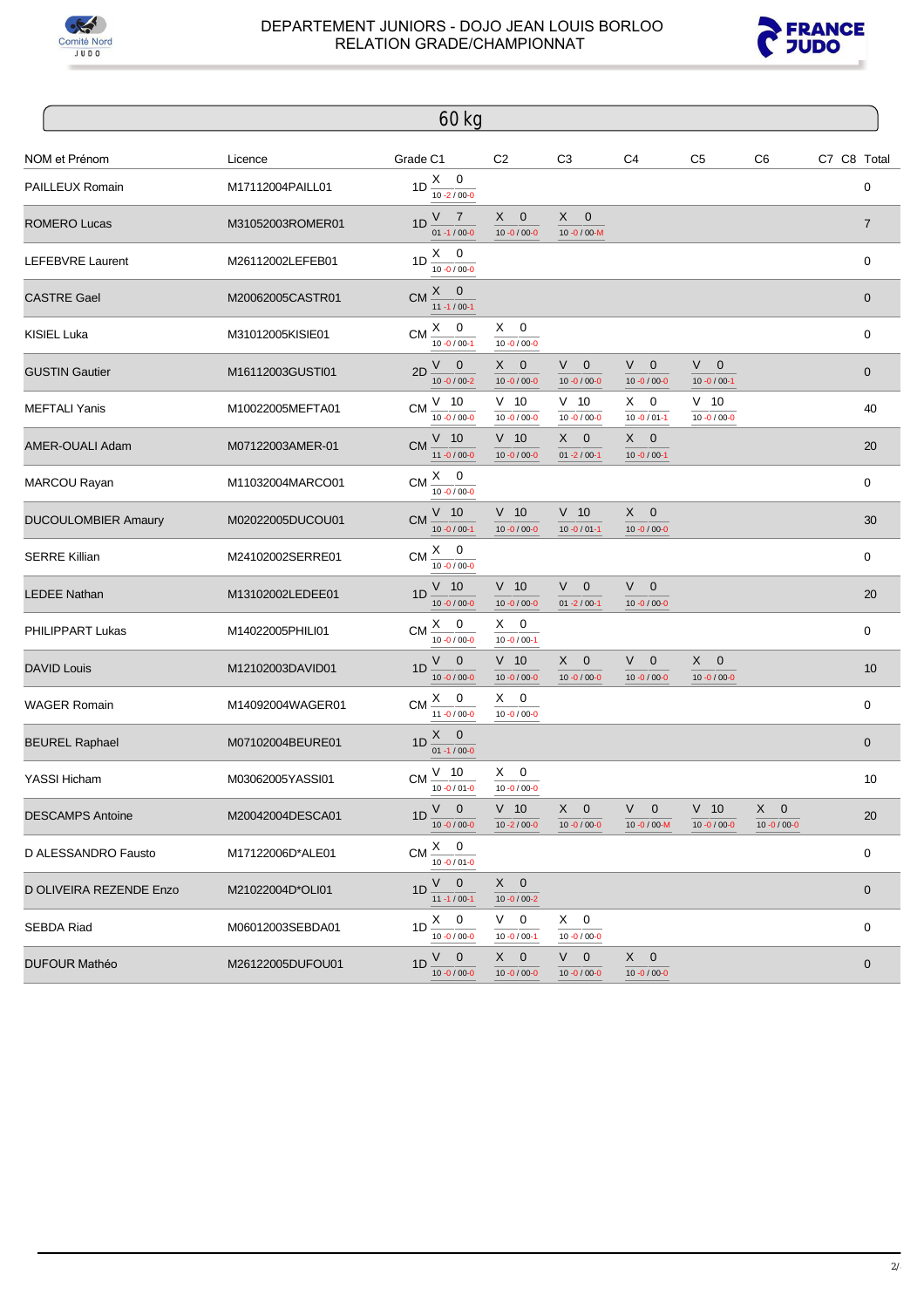



|                             |                  | 66 kg                                                       |                                        |                                           |                                        |                                                  |                |                  |
|-----------------------------|------------------|-------------------------------------------------------------|----------------------------------------|-------------------------------------------|----------------------------------------|--------------------------------------------------|----------------|------------------|
| NOM et Prénom               | Licence          | Grade C1                                                    | C <sub>2</sub>                         | C <sub>3</sub>                            | C <sub>4</sub>                         | C <sub>5</sub>                                   | C6 C7 C8 Total |                  |
| <b>MOUCHON Pierre-Louis</b> | M15072005MOUCH01 | CM $\frac{X}{10.0}$ / 00-0                                  | $X \quad 0$<br>$11 - 0 / 00 - 0$       |                                           |                                        |                                                  |                | $\mathbf 0$      |
| <b>DEGAIN Jules</b>         | M04112004DEGAI02 | 1D $\frac{X}{10-0/00-1}$                                    | V<br>$\mathbf 0$<br>$10 - 0 / 00 - 0$  | $X \quad 0$<br>$10 - 0 / 00 - 0$          |                                        |                                                  |                | $\mathbf 0$      |
| <b>GUSTIN Leo</b>           | M07032002GUSTI01 | $2D \stackrel{V}{\underline{\quad}} 0$<br>$10 - 0 / 00 - 0$ | V.<br>0<br>$10 - 0 / 00 - 0$           | V.<br>$\overline{0}$<br>$10 - 0 / 00 - 0$ | $X \quad 0$<br>$10 - 0 / 00 - 0$       |                                                  |                | $\mathbf 0$      |
| <b>DRELON Anthony</b>       | M18072003DRELO01 | $V$ 10<br>1D<br>$10 - 1 / 01 - 0$                           | V<br>$\mathbf 0$<br>$11 - 0 / 00 - 0$  | V.<br>$\mathbf 0$<br>$10 - 0 / 00 - 0$    | X.<br>$\mathbf 0$<br>$10 - 0 / 00 - 0$ | $\mathsf{X}$<br>$\mathbf 0$<br>$10 - 0 / 00 - 0$ |                | 10               |
| <b>KOMA Floryan</b>         | M22042004KOMA*01 | 1D $\frac{X}{10-1/01-0}$                                    | V.<br>0<br>$10 - 0 / 00 - 1$           | V.<br>$\overline{0}$<br>$10 - 0 / 00 - 2$ | V.<br>0<br>$10 - 0 / 00 - 0$           | V —<br>$\mathbf 0$<br>10-0/00-F                  |                | $\boldsymbol{0}$ |
| <b>JORDY Ael</b>            | M18052004JORDY01 | V -<br>$\mathbf 0$<br>1D<br>$10 - 0 / 00 - 0$               | V<br>$\mathbf 0$<br>$10 - 0 / 00 - 0$  | V<br>$\mathbf 0$<br>$10 - 0 / 01 - 0$     | X<br>$\mathbf 0$<br>$11 - 0 / 00 - 0$  | X.<br>$\mathbf 0$<br>10-0/00-F                   |                | $\mathbf 0$      |
| <b>IERA Valentin</b>        | M05082004IERA*01 | $1D \stackrel{\text{X}}{=} 0$<br>$10 - 0 / 00 - 0$          |                                        |                                           |                                        |                                                  |                | $\mathbf 0$      |
| <b>DORP Enzo</b>            | M02092005DORP*01 | $V$ 10<br><b>CM</b><br>$10 - 0 / 00 - 3$                    | X.<br>$\mathbf 0$<br>$10 - 0 / 00 - 0$ | V<br>$\mathbf 0$<br>$10 - 0 / 00 - 0$     | X<br>$\mathbf{0}$<br>$10 - 0 / 00 - 0$ |                                                  |                | 10               |
| <b>PARSADANIAN Emil</b>     | M31012003PARSA01 | CM $\frac{X}{11 - 0/00 - 0}$                                | $X \quad 0$<br>$10 - 0 / 00 - 1$       |                                           |                                        |                                                  |                | $\Omega$         |
| <b>MUKHAMEDOV Alim</b>      | M03092004MUKHA01 | $V$ 10<br><b>CM</b><br>$10 - 0 / 00 - 0$                    | $X \quad 0$<br>$10 - 0 / 01 - 0$       | $V$ 10<br>$10 - 0 / 00 - 0$               | $V$ 10<br>$10 - 0 / 00 - 0$            | $V$ 10<br>$10 - 0 / 00 - 0$                      |                | 40               |
| <b>BOUNOUA Jaoued</b>       | M10072002BOUNO01 | $V$ 10<br>1D<br>$10 - 0 / 00 - 1$                           | V.<br>0<br>$10 - 0 / 00 - 0$           | $V$ 10<br>$11 - 0 / 00 - 0$               | $V$ 10<br>$10 - 0 / 00 - 0$            |                                                  |                | 30               |
| <b>THILLY Timothe</b>       | M29042004THILL01 | V<br>$\mathbf 0$<br>1D<br>$10 - 0 / 00 - 0$                 | $X \quad 0$<br>$10 - 1 / 00 - 0$       |                                           |                                        |                                                  |                | $\mathbf{0}$     |
| <b>MOREEL Simon</b>         | M13072005MOREE01 | $CM \xrightarrow{X} 0$<br>$10 - 0 / 00 - 0$                 | $V$ 10<br>$11 - 0 / 00 - 0$            | $X \quad 0$<br>$10 - 0 / 00 - 0$          |                                        |                                                  |                | 10               |
| <b>LEVEQUE Loic</b>         | M04062005LEVEQ01 | $V$ 10<br><b>CM</b><br>$10 - 0 / 00 - 0$                    | $X \quad 0$<br>$10 - 0 / 00 - 0$       | $X \quad 0$<br>$10 - 0 / 00 - 2$          |                                        |                                                  |                | 10               |
| <b>PARDAL Baptiste</b>      | M27042005PARDA01 | $V$ 10<br><b>CM</b><br>$10 - 1 / 00 - 0$                    | $X \quad 0$<br>$10 - 0 / 00 - 0$       | $X \quad 0$<br>$10 - 0 / 00 - 0$          |                                        |                                                  |                | 10               |
| <b>VANKEMMEL Brice</b>      | M18042004VANKE01 | $X \quad 0$<br><b>CM</b><br>$\frac{11 - 0}{10000}$          |                                        |                                           |                                        |                                                  |                | $\mathbf{0}$     |
| <b>DUQUESNOY Killiam</b>    | M13032004DUQUE01 | $CM \overset{X}{-}$<br>$\mathbf 0$<br>$10 - 0 / 00 - 0$     |                                        |                                           |                                        |                                                  |                | $\mathbf 0$      |
| <b>SAUVAGE Cedric</b>       | M23032004SAUVA01 | $1D \stackrel{X}{\phantom{0}} 0$<br>$10 - 0 / 00 - 0$       |                                        |                                           |                                        |                                                  |                | $\mathbf{0}$     |
| <b>SAHED Kamel</b>          | M01032004SAHED01 | $V$ 10<br><b>CM</b><br>$11 - 0 / 00 - 0$                    | $\mathbf 0$<br>X.<br>$10 - 0 / 00 - 3$ |                                           |                                        |                                                  |                | 10               |
| <b>DAKIR Salim</b>          | M22112004DAKIR01 | $CB \frac{X}{10.010000}$                                    | $X \quad 0$<br>$10 - 0 / 00 - 0$       |                                           |                                        |                                                  |                | $\mathbf 0$      |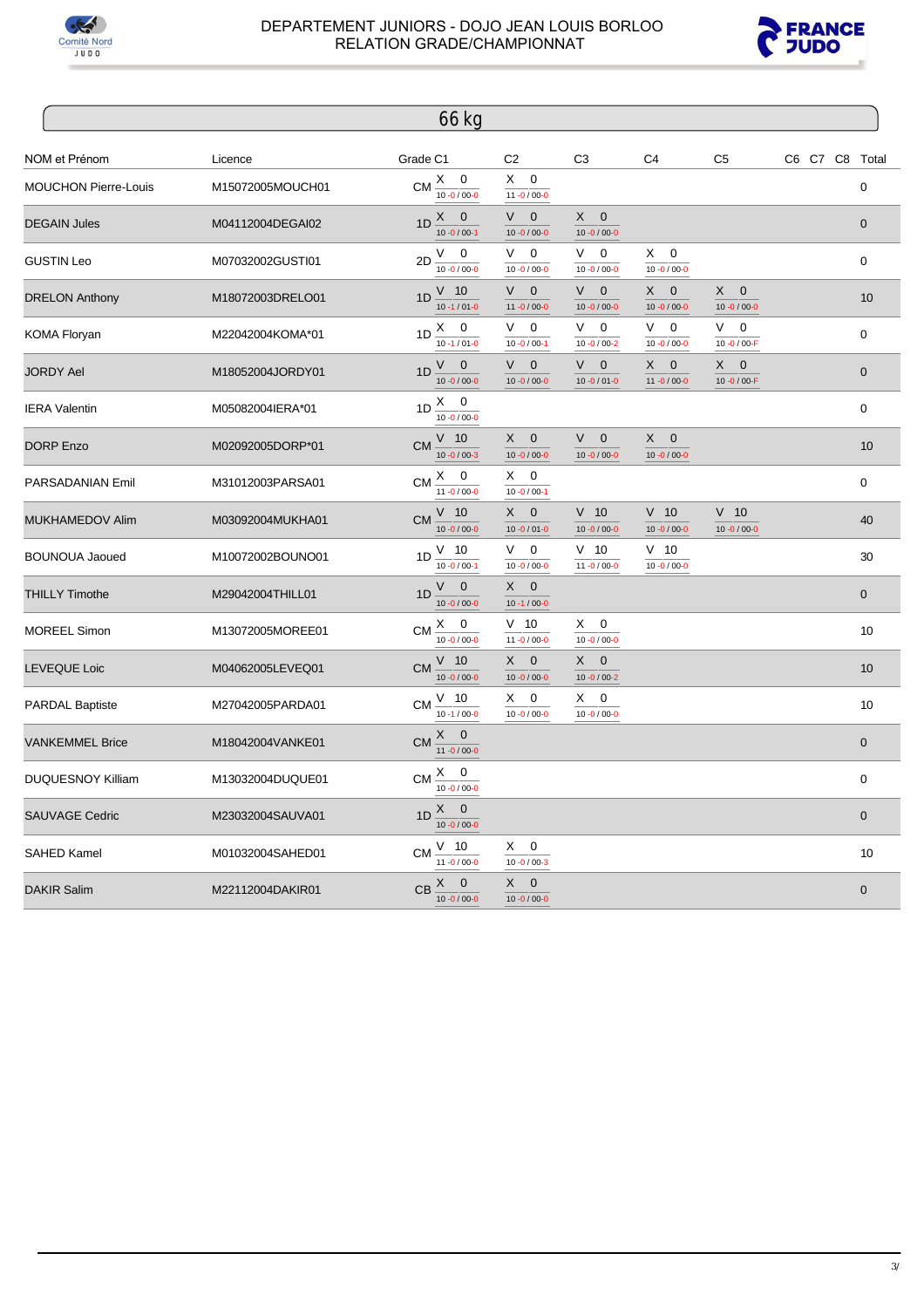



|                              |                  | 73 kg                                                          |                                  |                                           |                                           |                                        |                                        |             |             |
|------------------------------|------------------|----------------------------------------------------------------|----------------------------------|-------------------------------------------|-------------------------------------------|----------------------------------------|----------------------------------------|-------------|-------------|
| NOM et Prénom                | Licence          | Grade C1                                                       | C <sub>2</sub>                   | C <sub>3</sub>                            | C <sub>4</sub>                            | C <sub>5</sub>                         | C <sub>6</sub>                         | C7 C8 Total |             |
| <b>METJAR Amine</b>          | M28082006METJA01 | $X \quad 0$<br><b>CM</b><br>$10 - 0 / 01 - 0$                  |                                  |                                           |                                           |                                        |                                        |             | 0           |
| <b>MESSEAN Hubert</b>        | M04082005MESSE02 | X<br>$\mathbf 0$<br>1D<br>$10 - 0 / 00 - 1$                    |                                  |                                           |                                           |                                        |                                        |             | $\mathbf 0$ |
| PELCZYNSKI Armand            | M23082004PELCZ01 | V —<br>0<br>1D<br>$10 - 0 / 01 - 0$                            | $X \quad 0$<br>$10 - 0 / 00 - 0$ | $X \quad 0$<br>$10 - 1 / 00 - 0$          |                                           |                                        |                                        |             | 0           |
| <b>FABRE Theo</b>            | M09082002FABRE01 | V<br>$\mathbf 0$<br>1D<br>$11 - 0 / 00 - 0$                    | $V$ 10<br>$10 - 0 / 00 - 0$      | $V$ 10<br>$10 - 0 / 00 - 0$               | V<br>$\mathbf 0$<br>$10 - 0 / 00 - 0$     | $X \quad 0$<br>$11 - 1 / 00 - 0$       |                                        |             | 20          |
| <b>JAFFRE Pierre</b>         | M08082002JAFFR01 | $1D \stackrel{X}{-} 0$<br>$10 - 0 / 00 - 1$                    | $V \quad 0$<br>$10 - 0 / 00 - 2$ | $X \quad 0$<br>$10 - 0 / 00 - 0$          |                                           |                                        |                                        |             | 0           |
| <b>LEQUIN Maxime</b>         | M13102003LEQUI01 | $V$ 10<br><b>CM</b><br>$10 - 0 / 00 - 0$                       | $X \quad 0$<br>$10 - 0 / 00 - 0$ |                                           |                                           |                                        |                                        |             | 10          |
| <b>MOROUCHE Soheil</b>       | M15042004MOROU01 | $V$ 10<br><b>CM</b><br>$10 - 0 / 00 - 0$                       | $V$ 10<br>$11 - 0 / 00 - 0$      | $X \quad 0$<br>$11 - 0 / 00 - 0$          | $V$ 10<br>$10 - 0 / 00 - 0$               |                                        |                                        |             | 30          |
| <b>BELKESSAM Ibrahim</b>     | M23042004BELKE01 | X.<br>$\mathbf{0}$<br>CB<br>$11 - 1 / 01 - 1$                  |                                  |                                           |                                           |                                        |                                        |             | $\pmb{0}$   |
| <b>RUFFELAERE Loic</b>       | M21082003RUFFE01 | $V$ 10<br>1D<br>$10 - 0 / 00 - 1$                              | $V \quad 0$<br>$10 - 0 / 00 - 1$ | $X \quad 0$<br>$10 - 0 / 00 - 0$          | $V$ 10<br>$10 - 0 / 00 - 1$               | V.<br>0<br>$10 - 0 / 00 - 1$           | X.<br>0<br>$10 - 0 / 00 - 0$           |             | 20          |
| <b>LEPINE Gregoire</b>       | M07012006LEPIN01 | $X -$<br>$\overline{0}$<br><b>CM</b><br>$10 - 0 / 00 - 1$      |                                  |                                           |                                           |                                        |                                        |             | $\pmb{0}$   |
| <b>BOUDIA Achour</b>         | M29122003BOUDI01 | $V$ 10<br><b>CM</b><br>$10 - 0 / 00 - 0$                       | $V$ 10<br>$10 - 0 / 00 - 0$      | X<br>0<br>$10 - 2 / 00 - H$               | $V$ 10<br>$10 - 0 / 00 - 0$               | X.<br>0<br>$10 - 0 / 00 - 1$           |                                        |             | 30          |
| PIHET POMMENOF Basil         | M07052005PIHET01 | X.<br>$\mathbf 0$<br><b>CM</b><br>$10 - 1 / 00 - 0$            |                                  |                                           |                                           |                                        |                                        |             | $\pmb{0}$   |
| DAVID Jean                   | M02112005DAVID01 | X.<br>0<br>CM<br>$10 - 0 / 00 - 0$                             |                                  |                                           |                                           |                                        |                                        |             | 0           |
| <b>WICKERS Sacha</b>         | M23102003WICKE01 | V<br>$\mathbf 0$<br>1D<br>$10 - 1 / 00 - 0$                    | $V$ 0<br>$10 - 0 / 00 - 0$       | $X \quad 0$<br>$11 - 0 / 00 - 0$          | $V$ 10<br>$10 - 1 / 00 - 0$               | V.<br>$\mathbf 0$<br>$10 - 0 / 00 - 0$ | V.<br>$\mathbf 0$<br>$10 - 0 / 00 - 0$ |             | 10          |
| <b>LEUCHART Theo</b>         | M08052004LEUCH01 | $X \quad 0$<br><b>CM</b><br>$10 - 0/00 - 0$                    |                                  |                                           |                                           |                                        |                                        |             | 0           |
| <b>WIELS Noa</b>             | M03012004WIELS01 | V<br>$\mathbf 0$<br>1D<br>$10 - 0 / 01 - 0$                    | $X \quad 0$<br>$10 - 0 / 00 - 0$ | V.<br>$\overline{0}$<br>$10 - 0 / 00 - 0$ | X<br>$\mathbf 0$<br>$10 - 0 / 00 - 1$     |                                        |                                        |             | $\pmb{0}$   |
| <b>BELLAHCENE Soulaymane</b> | M20082002BELLA01 | $X \quad 0$<br>1D<br>$10 - 0 / 00 - 0$                         |                                  |                                           |                                           |                                        |                                        |             | 0           |
| <b>BELGHERBI Jawad</b>       | M23052003BELGH01 | ${\sf V} = {\sf 0}$<br>1D<br>11 $-0/00-M$                      | $V$ 0<br>$10 - 0 / 00 - 0$       | $V$ 0<br>$11 - 0 / 00 - 0$                | $V$ 10<br>$11 - 1 / 00 - 0$               |                                        |                                        |             | 10          |
| <b>ADJABI</b> Ihsan          | M19052003ADJAB01 | $V$ 0<br><b>CV</b><br>$10 - 0 / 00 - 0$                        | $X \quad 0$<br>$10 - 0 / 00 - 0$ |                                           |                                           |                                        |                                        |             | 0           |
| <b>BRASSART Maxime</b>       | M30062003BRASS01 | $X \quad 0$<br><b>CM</b><br>$10 - 0 / 01 - 0$                  |                                  |                                           |                                           |                                        |                                        |             | $\mathbf 0$ |
| <b>DEMONT Amin</b>           | M22062004DEMON01 | $V$ 0<br><b>CB</b><br>$10 - 0 / 00 - 1$                        | $V \quad 0$<br>$10 - 0 / 00 - 0$ | $X \quad 0$<br>$10 - 0 / 00 - 0$          | V.<br>0<br>$10 - 1 / 00 - 0$              | $X \quad 0$<br>$10 - 0 / 00 - 0$       |                                        |             | 0           |
| LAWSON BODY Pio              | M14042006LAWSO01 | $\underline{X}$ 0<br>C <sub>N</sub><br>$10 - 0 / 00 - 0$       |                                  |                                           |                                           |                                        |                                        |             | $\mathbf 0$ |
| <b>LEUCHART Remy</b>         | M08052004LEUCH02 | $X \quad 0$<br><b>CM</b><br>$11 - 0/00 - 0$                    | $X \quad 0$<br>$10 - 0 / 00 - 0$ |                                           |                                           |                                        |                                        |             | 0           |
| <b>DAKIR Anass</b>           | M01022003DAKIR01 | $X \quad 0$<br><b>CM</b><br>$10 - 0 / 00 - 1$                  |                                  |                                           |                                           |                                        |                                        |             | 0           |
| COUPE Hugo                   | M12062004COUPE01 | V<br>$\overline{\mathbf{0}}$<br><b>CM</b><br>$11 - 1 / 01 - 1$ | 0<br>X.<br>11-0/00-M             | $X \quad 0$<br>$10 - 1 / 00 - 0$          |                                           |                                        |                                        |             | 0           |
| <b>AFFANE Yanis</b>          | M05022004AFFAN01 | $X \quad 0$<br><b>CM</b><br>$10 - 0 / 00 - 0$                  |                                  |                                           |                                           |                                        |                                        |             | $\mathbf 0$ |
| <b>SALIM Aurélien</b>        | M06042004SALIM01 | V<br>$\mathbf 0$<br><b>CM</b><br>$10 - 0 / 00 - 0$             | $X \quad 0$<br>$11 - 0 / 00 - 1$ | $X \quad 0$<br>$10 - 0 / 00 - 2$          |                                           |                                        |                                        |             | 0           |
| <b>PAGNIEZ Yannick</b>       | M15102005PAGNI01 | $V$ 10<br><b>CM</b><br>$10 - 0 / 00 - 1$                       | $V$ 10<br>$11 - 0 / 00 - 1$      | $V$ 0<br>$10 - 2 / 00 - H$                | $X -$<br>$\mathbf 0$<br>$10 - 0 / 00 - 0$ | $X \quad 0$<br>$10 - 0 / 00 - 0$       |                                        |             | 20          |
|                              |                  |                                                                |                                  |                                           |                                           |                                        |                                        |             |             |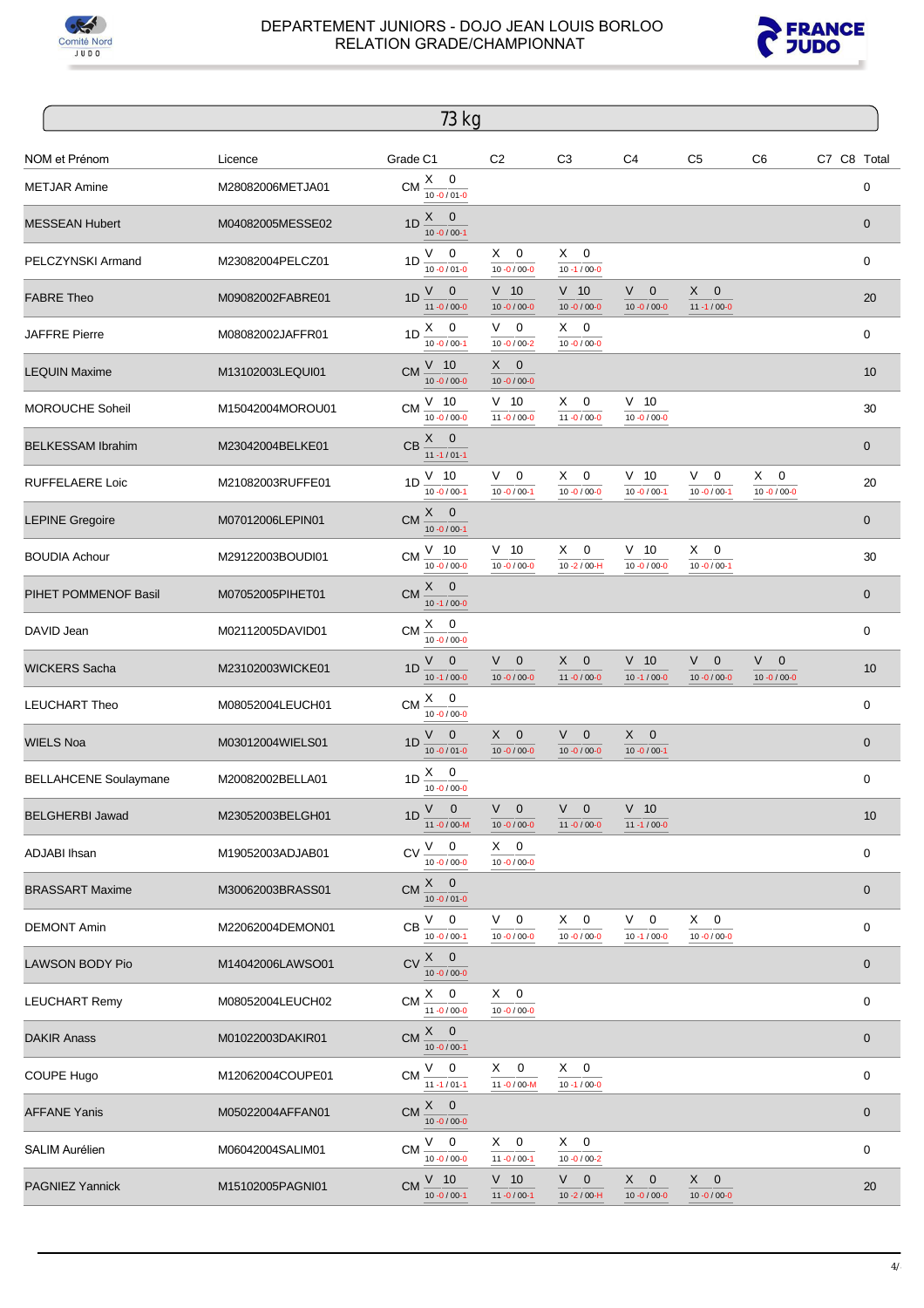



|                                  |                  | 81 kg                                         |                                         |                                        |                                           |                                        |                                       |             |              |
|----------------------------------|------------------|-----------------------------------------------|-----------------------------------------|----------------------------------------|-------------------------------------------|----------------------------------------|---------------------------------------|-------------|--------------|
| NOM et Prénom                    | Licence          | Grade C1                                      | C <sub>2</sub>                          | C <sub>3</sub>                         | C <sub>4</sub>                            | C <sub>5</sub>                         | C <sub>6</sub>                        | C7 C8 Total |              |
| TALHI ZAZOUA Isaac               | M19092005TALHI02 | CM $\frac{X}{11 - 0/00 - 0}$                  |                                         |                                        |                                           |                                        |                                       |             | $\mathbf 0$  |
| HIANNE-BAZZO Ewan                | M02102006HIANN01 | $CB \frac{X}{10.010000}$                      |                                         |                                        |                                           |                                        |                                       |             | $\mathbf{0}$ |
| PEREIRA Luca                     | M22082002PEREI01 | $V$ 10<br>1 <sub>D</sub><br>$11 - 0 / 00 - 0$ | $V$ 10<br>$11 - 0 / 00 - 0$             | X.<br>$\mathbf 0$<br>$10 - 0 / 00 - 0$ | V –<br>$\mathbf 0$<br>$11 - 0 / 00 - 0$   |                                        |                                       |             | 20           |
| <b>HUTIN Julian</b>              | M21022002HUTIN01 | $V \quad 0$<br>1D<br>$10 - 0 / 00 - 0$        | $\mathbf 0$<br>V.<br>$10 - 0 / 00 - 0$  | $X \quad 0$<br>$10 - 0 / 00 - 0$       | $X -$<br>$\mathbf 0$<br>$10 - 1 / 01 - 0$ |                                        |                                       |             | $\mathbf{0}$ |
| <b>MENARD</b> Evan               | M12072003MENAR01 | CM $\frac{X}{10.0}$ / 00-0                    | $V$ 10<br>$10 - 1 / 01 - 2$             | $V$ 10<br>$11 - 0 / 00 - 0$            | $V$ 10<br>$10 - 1 / 01 - 0$               |                                        |                                       |             | 30           |
| <b>LYBRECHT Mickael</b>          | M04062002LYBRE01 | $V \quad 0$<br>1D<br>$10 - 0 / 00 - 0$        | $\mathbf{0}$<br>V.<br>$10 - 0 / 01 - 0$ | $V$ 10<br>$10 - 0 / 00 - 0$            | $V$ 10<br>$11 - 0 / 00 - 0$               |                                        |                                       |             | 20           |
| <b>KEMKENG Raphael</b>           | M08072002KEMKE01 | 1D $\frac{V}{10}$ -1/00-0                     | V<br>$\mathbf 0$<br>$10 - 0 / 00 - 0$   | $\mathbf 0$<br>X.<br>$10 - 0 / 01 - 0$ | V<br>$\mathbf 0$<br>$10 - 0 / 00 - 0$     | X.<br>$\mathbf 0$<br>$10 - 0 / 00 - 0$ |                                       |             | 10           |
| <b>KHOUDOIAN David</b>           | M09082004KHOUD01 | $\frac{V}{11}$ -0/00-0<br>CM                  | $X \quad 0$<br>$10 - 0 / 00 - 1$        |                                        |                                           |                                        |                                       |             | 10           |
| <b>PETIT William</b>             | M24052004PETIT01 | $V$ 0<br>1D<br>$10 - 0 / 00 - 1$              | 0<br>X.<br>$11 - 0 / 00 - 0$            | $V$ 10<br>$10 - 0 / 00 - 0$            | $\mathbf 0$<br>X.<br>$11 - 0 / 00 - 0$    |                                        |                                       |             | 10           |
| <b>MANSOURI Karim</b>            | M16022006MANSO02 | $V$ 10<br>CM<br>$10 - 0 / 00 - 0$             | $V$ 10<br>$10 - 1 / 00 - 0$             | X.<br>$\mathbf 0$<br>$10 - 0 / 00 - 0$ | $V$ 10<br>$10 - 0 / 00 - 0$               | $V$ 10<br>$10 - 0 / 00 - 0$            | X<br>$\mathbf 0$<br>$11 - 0 / 00 - 0$ |             | 40           |
| <b>DENARCY Thomas</b>            | M13092002DENAR01 | $\frac{X}{11 - 0/00 - 0}$<br>1D               | $\mathbf 0$<br>X.<br>$10 - 0 / 00 - 0$  |                                        |                                           |                                        |                                       |             | 0            |
| <b>VANELVERDINGHE Alexis</b>     | M21072004VANEL01 | $V \quad 0$<br>1D<br>$10 - 0 / 00 - 0$        | $\mathbf{0}$<br>V.<br>$10 - 0 / 00 - 0$ | $V$ 10<br>$10 - 0 / 00 - 0$            | X<br>$\mathbf 0$<br>$11 - 0 / 00 - 0$     |                                        |                                       |             | 10           |
| <b>AVET Jeremy</b>               | M03032004AVET*01 | $1D \frac{X}{10.01/00-2}$                     |                                         |                                        |                                           |                                        |                                       |             | $\mathbf 0$  |
| <b>POHIE Lucas</b>               | M26042004POHIE01 | CM $\frac{X}{10.1/00}$                        |                                         |                                        |                                           |                                        |                                       |             | $\mathbf{0}$ |
| <b>FAIDHERBE Lilian</b>          | M02052004FAIDH01 | $CM \frac{V}{V}$ 10<br>$10 - 0 / 00 - 2$      | 0<br>X.<br>$10 - 0 / 00 - 0$            | X.<br>0<br>$10 - 1 / 01 - 2$           |                                           |                                        |                                       |             | 10           |
| <b>LAIDOUNI BENSEGHIR Ismael</b> | M28082005LAIDO01 | $1D \frac{X}{10.1/00}$                        |                                         |                                        |                                           |                                        |                                       |             | $\mathbf{0}$ |
| <b>WAELES Axel</b>               | M07052005WAELE01 | $CM \xrightarrow{X} 0$<br>$10 - 0 / 00 - 0$   | $X \quad 0$<br>$10 - 0 / 00 - 0$        |                                        |                                           |                                        |                                       |             | $\mathbf 0$  |
| <b>PETIT Alexis</b>              | M20122005PETIT01 | $\frac{X}{10.0000}$<br>CM                     |                                         |                                        |                                           |                                        |                                       |             | $\mathbf 0$  |
| <b>GORREZ Ewann</b>              | M20012004GORRE01 | $CM \frac{X}{10.00000}$                       | $X \quad 0$<br>$10 - 0 / 00 - 0$        |                                        |                                           |                                        |                                       |             | 0            |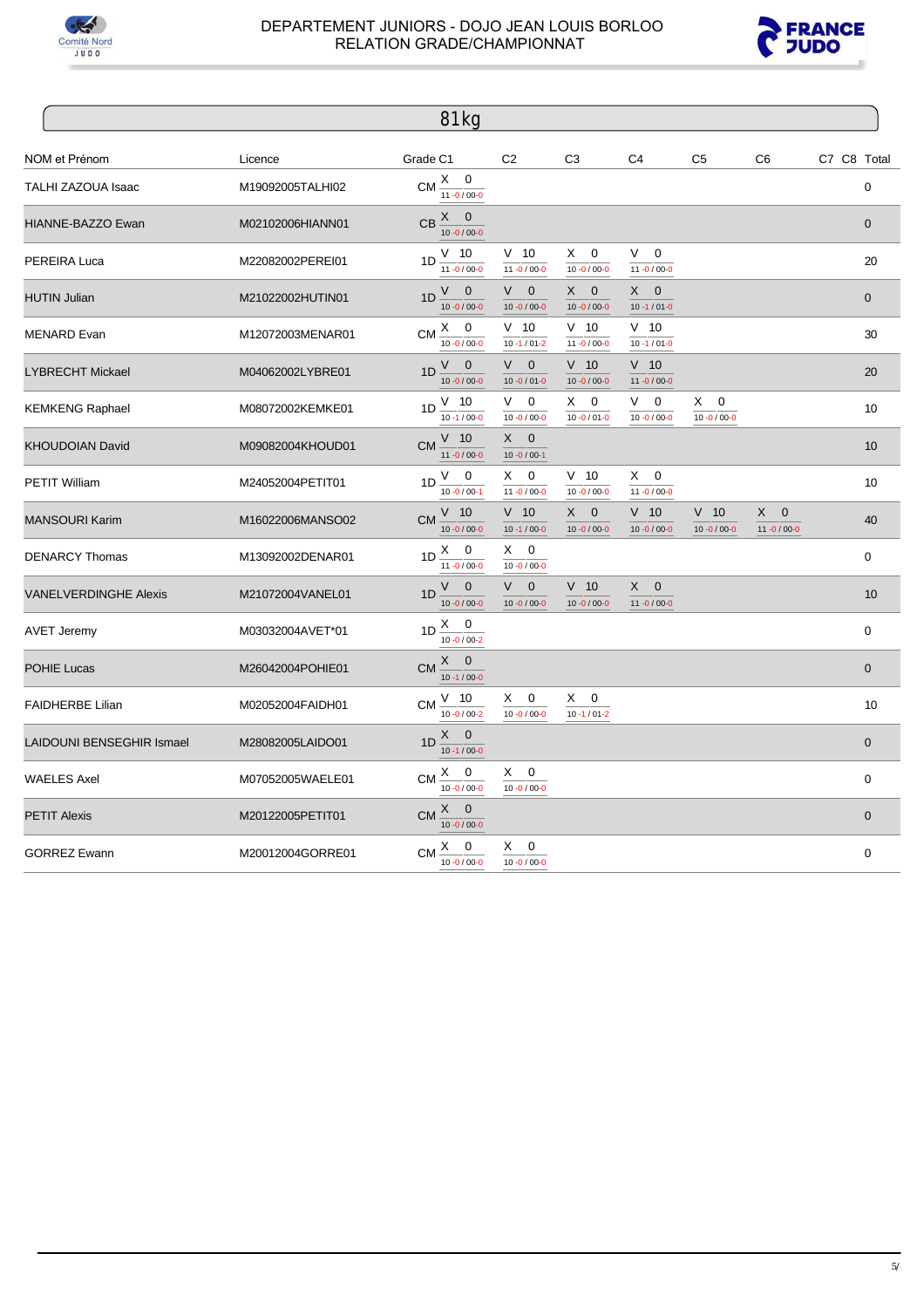



|                           |                  | 90 kg                                       |                                  |                                  |  |  |                      |
|---------------------------|------------------|---------------------------------------------|----------------------------------|----------------------------------|--|--|----------------------|
| NOM et Prénom             | Licence          | Grade C1                                    | C <sub>2</sub>                   | C <sub>3</sub>                   |  |  | C4 C5 C6 C7 C8 Total |
| <b>MANGELLE Kenzo</b>     | M20102003MANGE02 | $1D \frac{V}{10.0000}$                      | $X \quad 0$<br>$11 - 2 / 00 - 0$ | $X \quad 0$<br>$10 - 0 / 00 - 0$ |  |  | 0                    |
| <b>BERTHELEMY Maxence</b> | M15032005BERTH02 | $CM \xrightarrow{X} 0$<br>$11 - 1/01 - 0$   | $V$ 10<br>$10 - 0 / 00 - 0$      |                                  |  |  | 10                   |
| <b>DELANNOY Hippolyte</b> | M25042005DELAN01 | $1D \frac{V}{V}$ 0<br>$11 - 1 / 01 - 0$     | $V$ 0<br>$10 - 0 / 00 - 1$       | $V \quad 0$<br>$01 - 0 / 00 - 1$ |  |  | $\mathbf 0$          |
| <b>ARNAUD Matteo</b>      | M18052004ARNAU01 | $1D \xrightarrow{X} 0$<br>$10 - 0 / 00 - 0$ | $V \quad 0$<br>$10 - 2 / 00 - 2$ | $X \quad 0$<br>$10 - 1 / 00 - 2$ |  |  | $\mathbf{0}$         |
| <b>DELAMETTE Arthur</b>   | M01062003DELAM01 | $CM \frac{X}{10.0} \frac{0}{100}$           | $\frac{V}{10.4/00-2}$            |                                  |  |  | 10                   |
| <b>VANDERMEERSCH Remi</b> | M03042003VANDE01 | $CM \xrightarrow{X} 0$<br>$10 - 0 / 00 - 0$ | $X \quad 0$<br>$10 - 2 / 00 - 2$ |                                  |  |  | $\mathbf{0}$         |
| <b>GHERSBRAHIM Kamil</b>  | M10062004GHERS01 | $CM \frac{V}{10.0} \frac{10}{10000}$        | $V$ 10<br>$11 - 2 / 00 - 0$      | $X \quad 0$<br>$01 - 0 / 00 - 1$ |  |  | 20                   |

 $6/$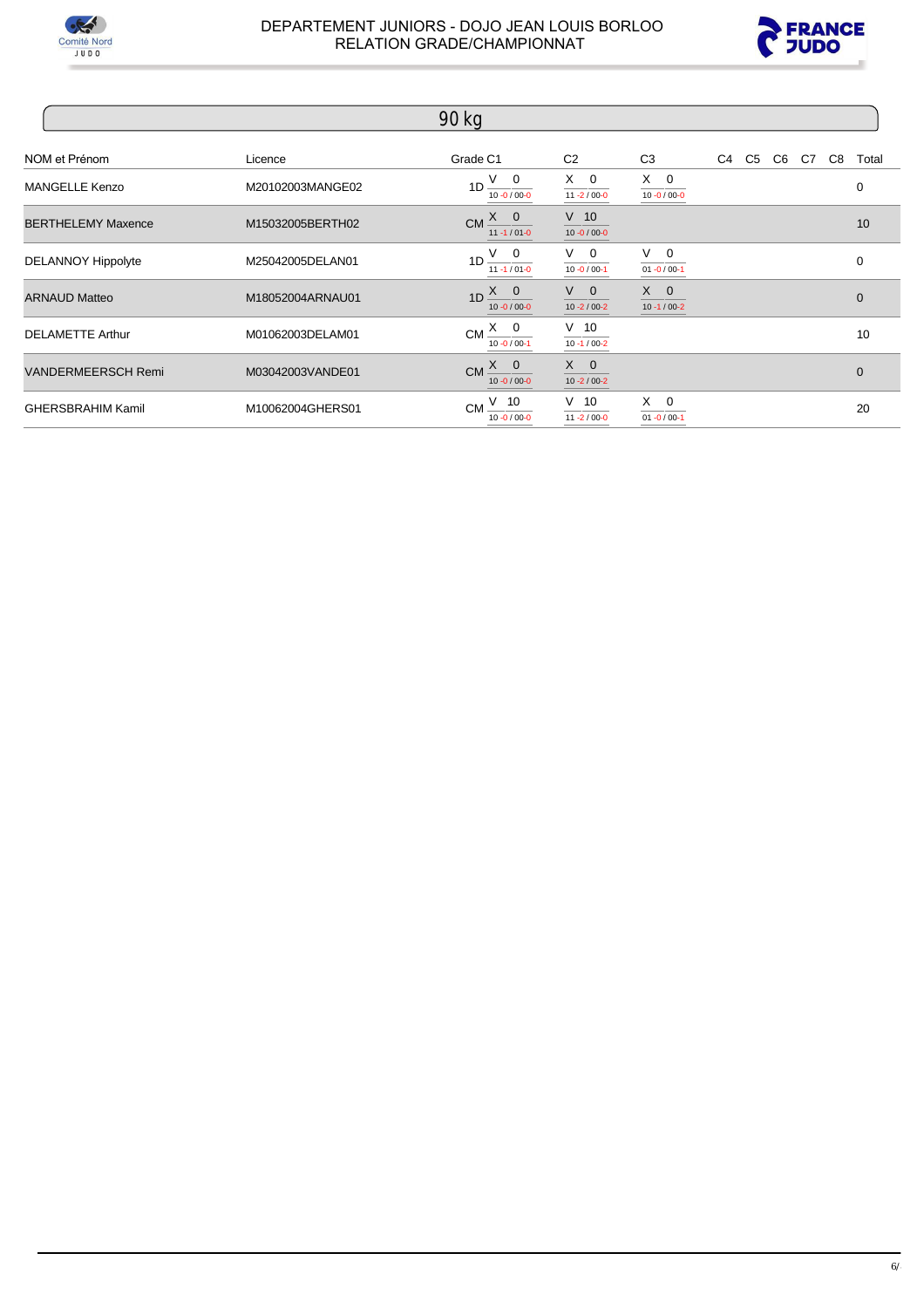



|                         |                  | $100$ kg                                      |                                  |                                  |  |                |  |              |
|-------------------------|------------------|-----------------------------------------------|----------------------------------|----------------------------------|--|----------------|--|--------------|
| NOM et Prénom           | Licence          | Grade C1                                      | C <sub>2</sub>                   | C <sub>3</sub>                   |  | C4 C5 C6 C7 C8 |  | Total        |
| <b>LEQUIN Samuel</b>    | M10022002LEQUI01 | $1D \frac{V}{10-0/00-0}$                      | $V \quad 0$<br>$10 - 0 / 00 - 0$ | $X \quad 0$<br>$10 - 0 / 00 - 0$ |  |                |  | 0            |
| <b>BRASSEUR Axel</b>    | M20102002BRASS01 | $CM \frac{X}{10 - 0/00 - 0}$                  | $X \quad 0$<br>$10 - 0 / 00 - 0$ |                                  |  |                |  | $\Omega$     |
| <b>MOUVET Pierre</b>    | M10112005MOUVE01 | $CM \xrightarrow{X} 0$<br>$10 - 0 / 00 - 0$   | $X \quad 0$<br>$10 - 0 / 01 - 1$ |                                  |  |                |  | 0            |
| <b>DEVOS Loic</b>       | M21062004DEVOS01 | $1D \frac{V}{10.0/00}$                        | $V$ 0<br>$11 - 0 / 00 - 1$       | $V$ 10<br>$10 - 0 / 00 - 0$      |  |                |  | 10           |
| <b>DELAPIERRE Jules</b> | M19112004DELAP01 | CM $\frac{V}{10.1/000}$                       | $\frac{X}{11 - 0/00-1}$          | $V$ 10<br>$10 - 0 / 01 - 1$      |  |                |  | 20           |
| <b>VAN-LANDUYT Leo</b>  | M17072002VAN-L01 | $CM \xrightarrow{X} 0$<br>$10 - 1 / 00 - 0$   | $X \quad 0$<br>$10 - 0 / 01 - 1$ |                                  |  |                |  | $\mathbf{0}$ |
| GUERRA Hugo             | M22112003GUERR01 | $CM \xrightarrow{X_0} 0$<br>$10 - 0 / 00 - 0$ | $V$ 10<br>$10 - 0 / 01 - 1$      | $V$ 10<br>$10 - 0 / 00 - 0$      |  |                |  | 20           |